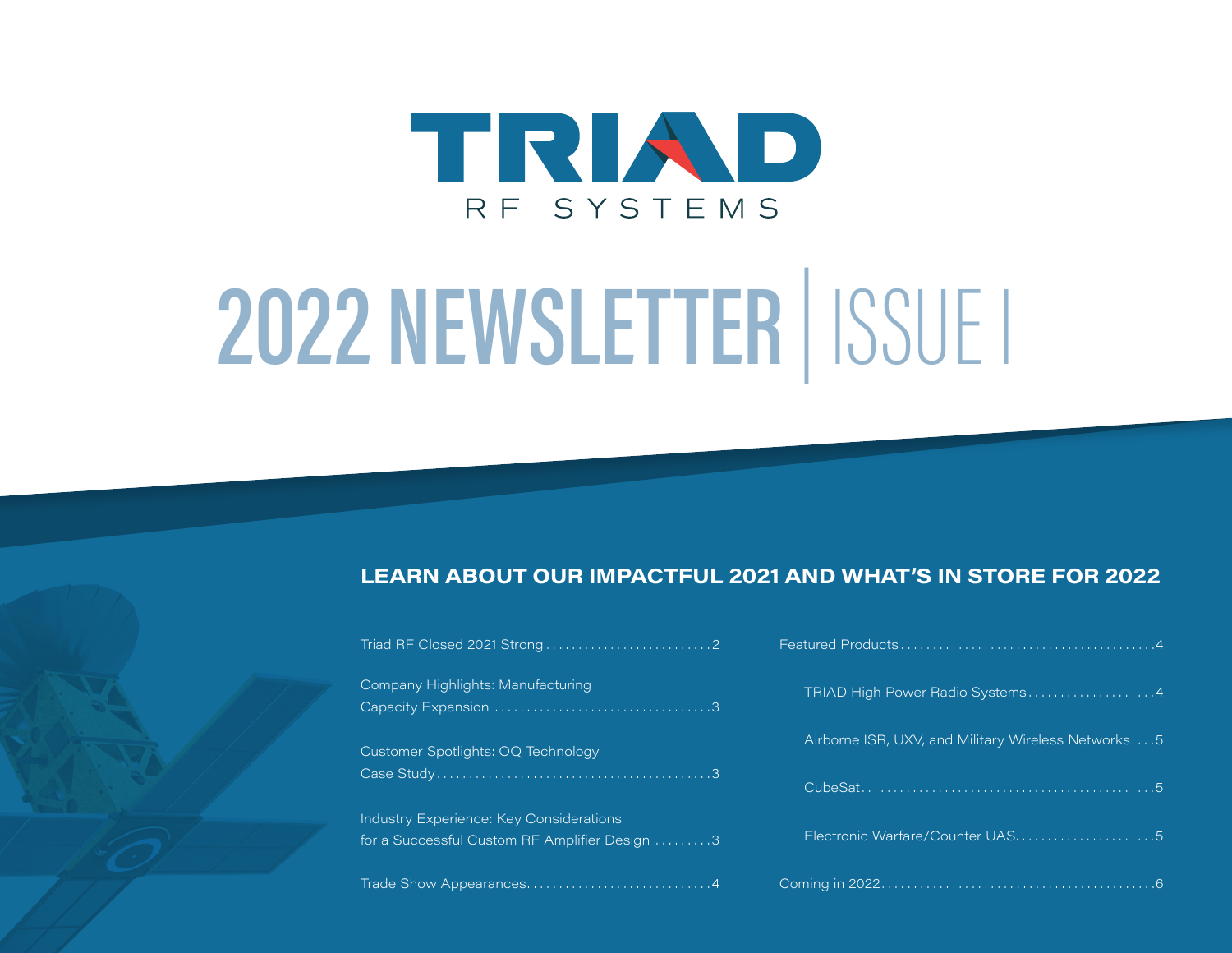<span id="page-1-0"></span>**Increased manufacturing facilities sixfold**

**New sales orders yielded record revenue**

**Sold to customers in 39 countries and 6 continents**

**Accumulated over 16 years of operating time in low Earth orbit to date**

# **TRIAD RF CLOSED**

While navigating through the pressures of a global pandemic, Triad RF Systems continued its growth streak in all aspects of its business, despite an international chip shortage in 2021. Triad increased its manufacturing capacity sixfold, added key skilled employees to our team, and achieved a new record for revenue.

Over the last decade, Triad has delivered the highest quality, state-of-the-art high performance amplifiers, subsystems and circuits. Our company thrives as problem solvers, armed with the industry experience needed to meet the ever-demanding challenges when it comes to size, features, efficiency, and linearity. Triad engineering pushes the limits of product performance while minimizing risk.

Triad's proven product innovation has contributed to its global growth in both the private and public sector. Through our established products and drive to continue innovating, we provide reliable solutions for a wide array of markets, such as unmanned systems, drones, CubeSat platforms, custom military applications, and electronic warfare systems. With a successful track record in numerous low Earth orbit missions, Triad is solidifying its position as one of the industry's leading COTs manufacturers of CubeSat amplifiers.

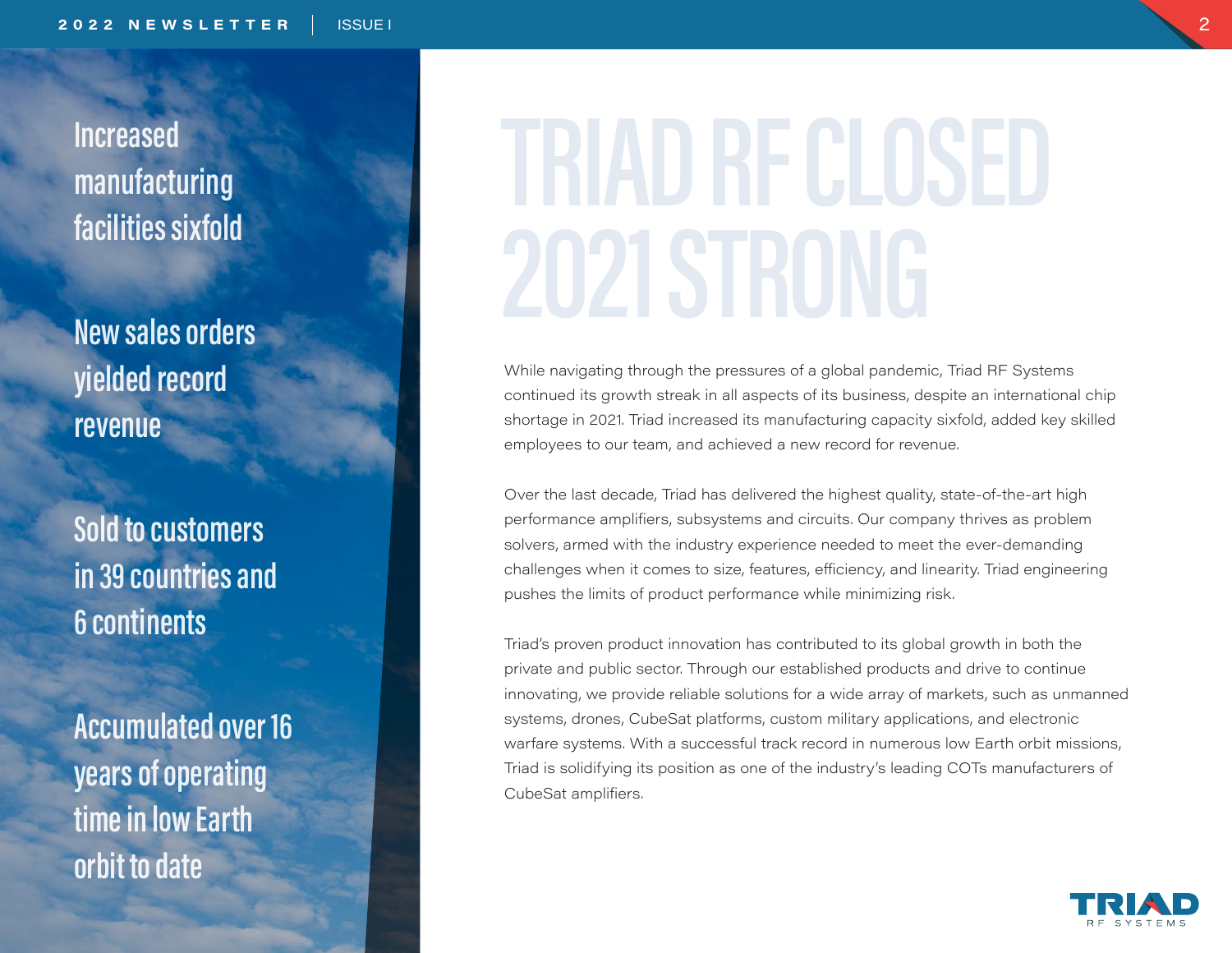# <span id="page-2-0"></span>**TOP STORIES**



### **COMPANY HIGHLIGHTS: MANUFACTURING CAPACITY EXPANSION**

Triad RF Systems opened its new Manufacturing Center, conveniently located opposite the company's existing Design Center in East Brunswick, New Jersey. This new facility increases Triad's manufacturing capacity sixfold and creates additional space to expand the company's innovative design center.

Learn more on the expansion and its dedication to quality production.



### **CUSTOMER SPOTLIGHTS: OQ TECHNOLOGY CASE STUDY**

In a continuing effort to solidify our position in CubeSat RF amplifiers, Triad RF Systems partnered with OQ Technology to create a bi-directional RF amplifier that launched on the SpaceX Falcon 9 Transport-2 on June 30, 2021. This was just the beginning, as Triad is still working with OQ Technology.

Learn more about the story of how this development came together.



### **INDUSTRY EXPERIENCE: KEY CONSIDERATIONS FOR A SUCCESSFUL CUSTOM RF AMPLIFIER DESIGN**

Custom RF amplifiers can be constructed to fit any number of criteria, being the perfect solution to your long-range applications. But, before the design process begins, there are a plethora of questions that need to be answered.

In our tech brief, we take you through the different steps of the process and everything you need to know to get the perfect custom RF amplifier.



**[READ OUR UPDATE](https://triadrf.com/updates/triad-expands-operations-with-new-manufacturing-center/) [READ OUR CASE STUDY](https://triadrf.com/updates/case-study-oq-technology-finds-the-right-rf-supplier/) [READ OUR TECH BRIEF](https://triadrf.com/updates/key-considerations-for-a-successful-custom-rf-amplifier-design/)**

3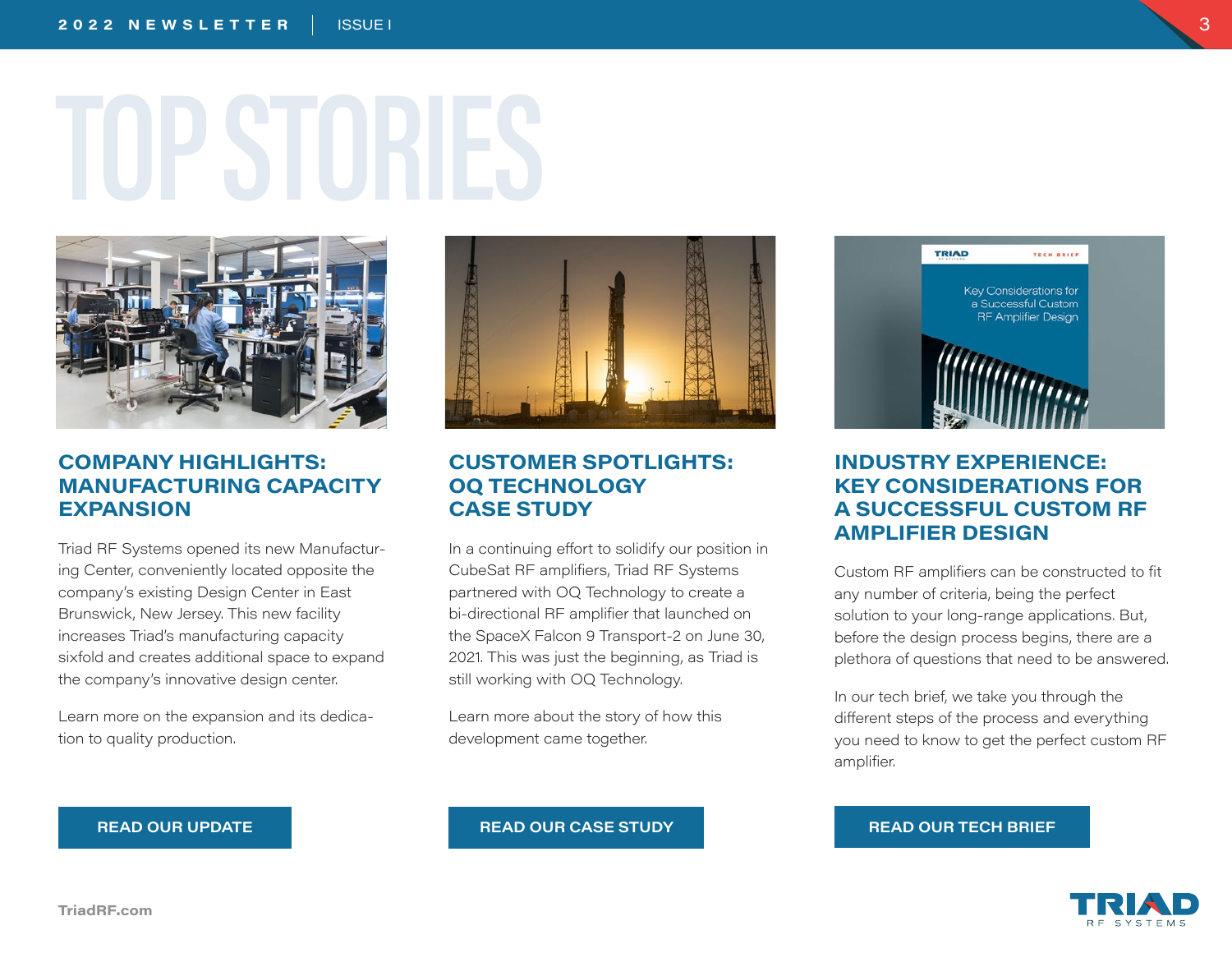

**Triad RF Systems will be returning to XPONENTIAL in Orlando, FL from April 25th to April 28th. Come visit us at Booth #2261!**



### <span id="page-3-0"></span>**COME SEE US FEATURED PRODUCTS FOR YOUR MARKETS AND APPLICATIONS**

Triad RF's strength in custom RF amplifier innovation allows us to cater to a wide variety of industry needs. Here are just some of the solutions from our long list of products that can help achieve your long-range application goals:

### **TRIAD HIGH POWER RADIO SYSTEMS (THPR)**

TRIAD High Power Radio Systems are a wireless network architect's best choice when time, cost, and optimal performance and range are critical. These fully-integrated and optimized radios are an evolution of many years of experience enabling some of the highest data-rate, longest range ISR wireless links in the Unmanned Land, Sea, and Air Systems industry.





**[THPR1012](https://triadrf.com/radio-systems/) [THPR1021](https://triadrf.com/radio-systems/) [THPR1070](https://triadrf.com/radio-systems/)** *High Power Radio High Power Radio High Power Radio*



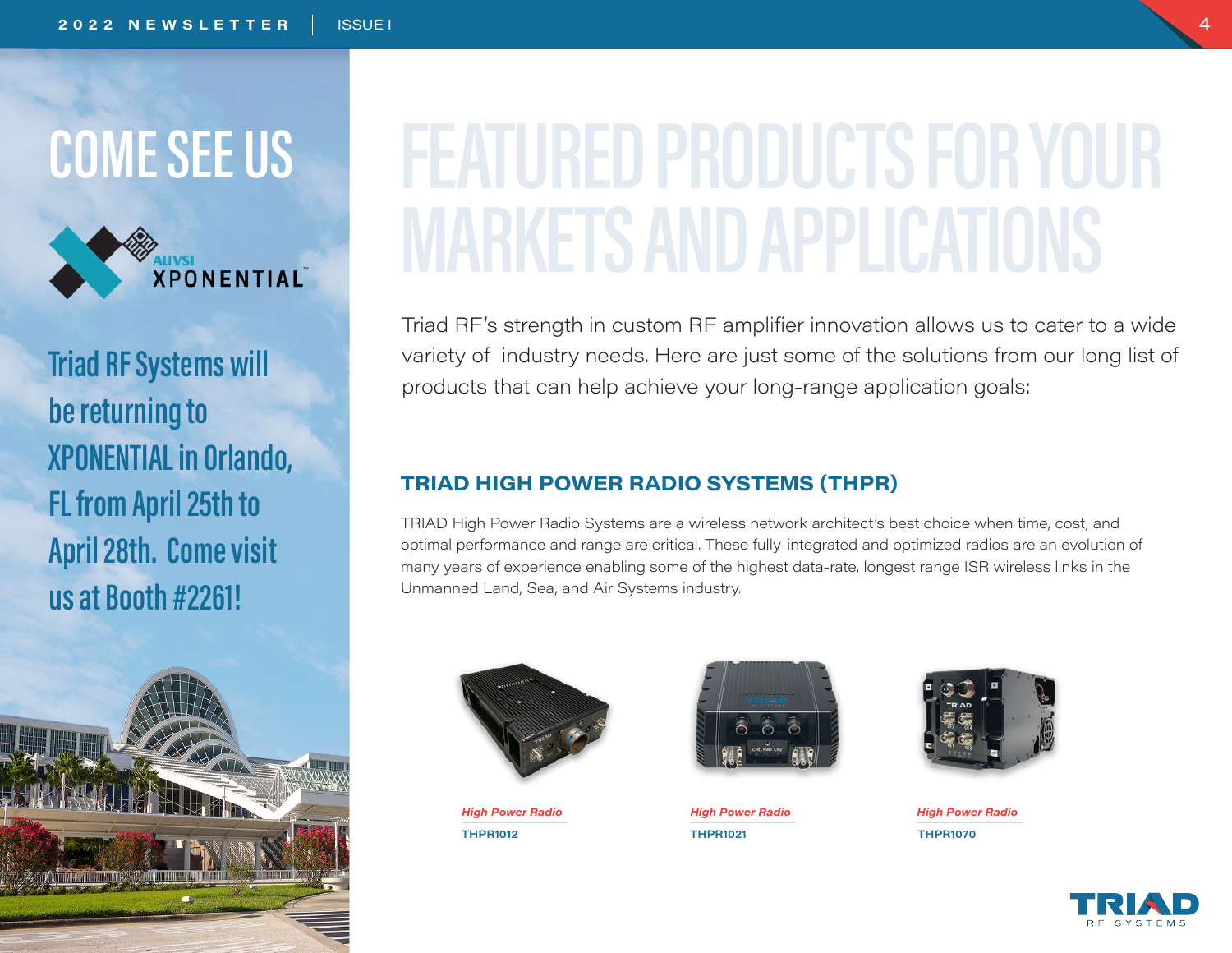### <span id="page-4-0"></span>**AIRBORNE ISR, UXV, AND MILITARY WIRELESS NETWORKS**

Triad's legacy and expertise in amplifying longrange, high data rate radio links has yielded many small and lightweight COTS BDAs that are reliable, simple to integrate, and rugged enough to pass any MIL-STD-810G test thrown at them. Our BDAs are the first choice for many radio system designs in applications, where more RF power is required to create ultra-long-range unmanned data links and other radio communications, and/or in applications that require the highest data throughput.

### **[C-BAND](https://triadrf.com/ttrm4005dr-4400-5000-mhz-25-w-dual-bi-directional-sspa/)**



**[TTRM4005DR](https://triadrf.com/ttrm4005dr-4400-5000-mhz-25-w-dual-bi-directional-sspa/)** *Dual Bi-Directional SSPA Dual Bi-Directional SSPA*

**[S-BAND](https://triadrf.com/ttrm4005dr-4400-5000-mhz-25-w-dual-bi-directional-sspa/) [L-BAND](https://triadrf.com/ttrm4005dr-4400-5000-mhz-25-w-dual-bi-directional-sspa/)**



**[TTRM2005DR](https://triadrf.com/ttrm2005dr-2200-2500-mhz-25-w-dual-bi-directional-sspa/)** *Dual Bi-Directional SSPA*





**[TTRM1132DR](https://triadrf.com/ttrm1132dr-1780-1850-mhz-25-w-dual-bi-directional-sspa/)**

### **CUBESAT**

Closing a Low Earth Orbit link across hundreds of miles is challenging and only multiplies as CubeSats become tasked to provide increasing amounts of bandwidth and data rates across limited-spectrum links. The short mission lengths of CubeSats allow for their radio systems to be continually upgraded and deployed at a much faster rate than traditional large satellite deployments. RF subsystem technology must keep pace, and Triad remains adept at designing for the rigors of the CubeSat environment. In addition to designing for lighter weight and more aggressive requirements, we perform the requisite analysis to ensure each RF amplifier and radio system we deploy passes all pre-flight requirements.

### **[S-BAND](https://triadrf.com/ttrm4005dr-4400-5000-mhz-25-w-dual-bi-directional-sspa/)**



**[TTRM2021](https://triadrf.com/cubesat/)** *Dual Bi-Directional SSPA*

### **[TA1134](https://triadrf.com/ta1134-2000-2500-mhz-4-w-power-amplifier/)**

### **[L-BAND](https://triadrf.com/ttrm4005dr-4400-5000-mhz-25-w-dual-bi-directional-sspa/)**



*CubeSat Transceiver* **[TTRM1212](https://triadrf.com/cubesat/)**



*Power Amplifier*

### **ELECTRONIC WARFARE/ COUNTER UAS**

Triad's line of Wideband Amplifier modules for extended range amplified radio applications set the bar for efficiency, linearity, and size-to-power ratio. We have designed hundreds of COTS modules for exacting frequencies up to 40 GHz. They offer high power levels into the hundreds of watts for your EW and CUAS needs. If a standard RF/microwave amplifier design does not fit your exact requirements, we're specialists in creating custom-modified versions of any of our COTS power amplifier modules.





**[TA1216](https://triadrf.com/ta1216-300-6000-mhz-32-w-power-amplifier/)** *Wideband Amplifier* **[TA1217](https://triadrf.com/ta1217-30-2700-mhz-8-w-power-amplifier/)** *Wideband Amplifier*